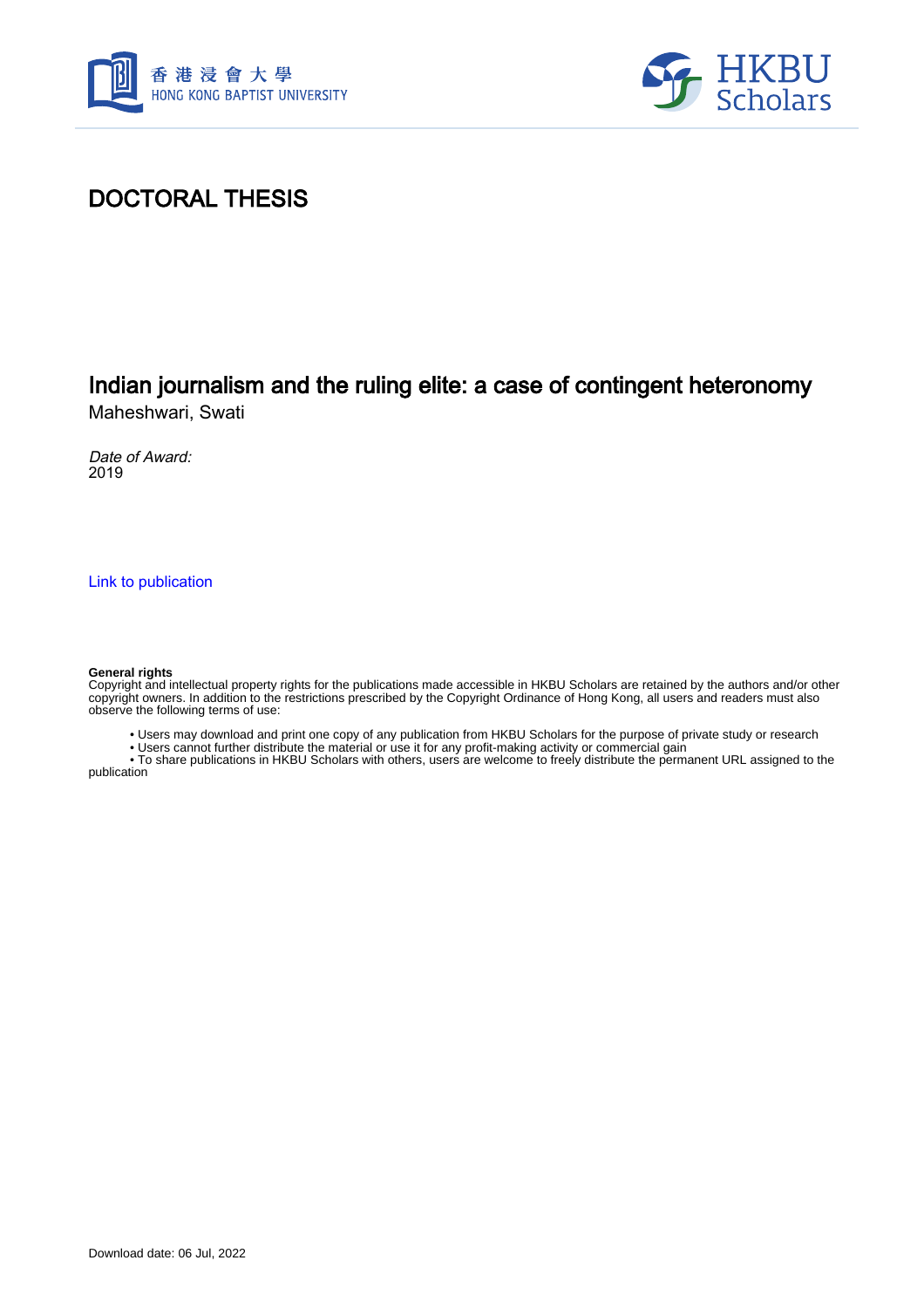#### **ABSTRACT**

The central question in this thesis is what are the interrelationships between the news media and those at the center of power and how do these shape the role the media play in democratic processes, particularly since neoliberal reforms in 1991. More specifically, this research attempts to illuminate journalistic practice and the factors that influence it, at the intersection of political and economic interests in what is often described as a crony capitalist polity (Kohli, 2007; Varshney, 2000).

This has been done by examining three case studies that represented the interests of those at the center of power and the growing collusion between the state and private capital that has been a mark of the polity's neoliberal turn (Chandrashekhar, 2014). Each of these - the Nira Radia conversations that exposed the nexus between private capital and the state, the news media's coverage of the political elite, mainly the Gandhi family and the leader of the Hindu majoritarian political party Bharatiya Janata Party (BJP), Narendra Modi, and lastly, the media's coverage of India's richest business house Reliance Industries Limited (RIL) and its owner Mukesh Ambani - was marked by extensive self-censorship by the national mainstream news media. The theoretical architecture underpinning this project draws on three major approaches - political economy, field theory and new institutional theory provides a framework sufficiently sensitive to the range of pressures and influences journalism is subject to. This research draws on forty semistructured, in-depth interviews with forty journalists and editors who were directly involved in the editorial processes of each of these news stories.

The salient finding of this project is that the field of journalism has been subject to regular incursions from the field of power, particularly when political and economic interests are aligned, such that the field of journalism collapses in the field of power resulting in the need to

 $\mathbf{I}$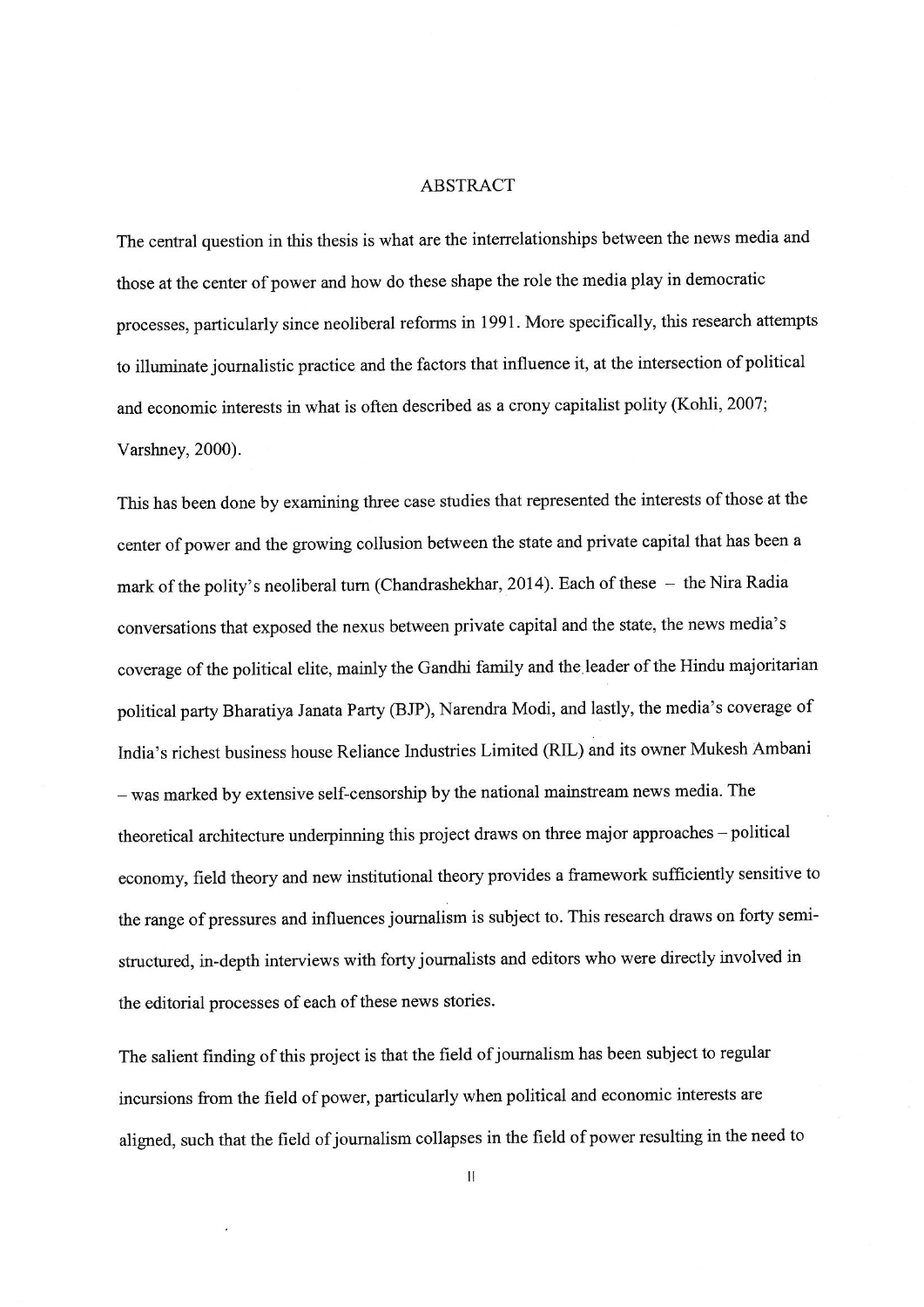reassess Bourdieu's claim that fields, however heteronomous, possess a degree of autonomy. This research finds that journalism is not merely embedded in the field of power, it plays a more pernicious role after economic liberalization. It becomes an active participant in negotiating and consolidating the dominant coalition of economic and political interests on which the polity rests. In other words, it is recruited by the field of power in institutionalizing crony capitalism.

However, the self-censorship could not be sustained and unraveled, albeit briefly, in each of these cases. Contradictions between the macro forces induced by the consolidation of democracy, dissensus within the elite and constitutional limits circumscribing power are some of the variables that allow for interstices of journalistic autonomy. Thus, new institutionalism's insistence on retaining the political elided by both political economy and field theory, is valuable. Lastly, this research foregrounds the role played by journalistic agency in upholding the democratic mission of journalism.